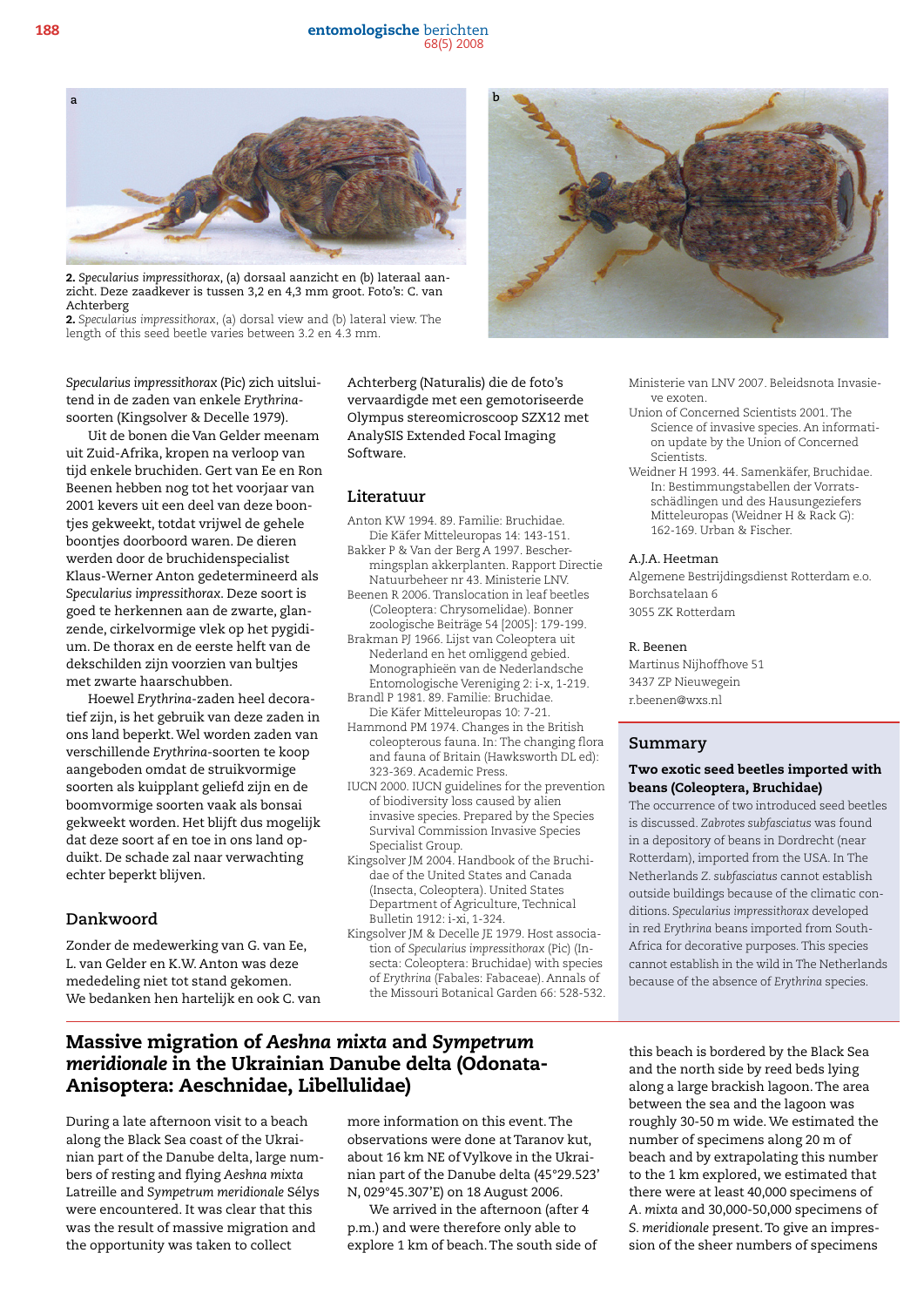

1, 2. Large numbers of *Aeshna mixta* on Taranov kut, Danube delta, Ukraine, 18 August 2006. Note that photo 1 almost exclusively shows males. Photos: Elena Dyatlova.

1, 2. Grote aantallen *Aeshna mixta* op het strand bij Taranov kut, Donaudelta, Oekraïene, 18 Augustus 2006. Merk op dat op foto 1 bijna alleen mannetjes te zien zijn.

present, we tried to catch as many resting and flying specimens as possible using a net of 36 cm diameter. This resulted in 47 *A. mixta* specimens (31 males, 16 females) caught in 30 s, and during a second try, 42 specimens (30 males, 12 females) in 60 s. We caught 24 *S. meridionale* specimens (14 males, 10 females) in 60 s during the first try, and 18 specimens (10 males, 8 females) during a second try of 60 s, while in normal circumstances it would only be possible to catch a few specimens in a minute.

Clearly, *A. mixta* males outnumbered females (figure 1 & 2) as only 31% of the specimens caught were females. To collect data hereabout we counted the sexes of a part of the specimens resting on the beach and found that 89% were males (399 specimens) and 11% (49) were females. In randomly caught resting *S. meriodinale* the sex ratio was 56% males (69 specimens) and 44% females (54). None of the specimens had freshly emerged, but no visible damage on the wings could be seen either, so probably the specimens were a few days to one or two weeks old.

Almost all *S. meridionale* were resting in the vegetation, making only short flights (figure 3). Many of the *A. mixta*'s were flying, but due to the high numbers it was difficult to see whether individual specimens were going in a certain direction or moved back and forth. It was clear that both species avoided the open, sandy part of the beach, and almost no specimens were seen above the sea. We left the beach at 6 p.m. at which time more and more specimens of *A. mixta* were resting in the vegetation.

The event was preceded by a week of sunny, dry weather with temperatures ranging from 28 to 33 °C (at 3 p.m.).

During this week the wind had come from various directions, but on the 18<sup>th</sup> a steady northern wind was blowing. The next morning at 11 a.m. we went back to the area, but now the wind came from the south and the numbers of *A. mixta* and *S. meridionale* had dropped considerably.

Both *A. mixta* and *S. meridionale* are common species in the Danube delta. It is likely that most specimens originated from these marshes. Both species are known to wander. In the United Kingdom and The Netherlands, for example, many of the specimens of *A. mixta* are suspected to be wanderers from more southern and southwestern territories (Merritt *et al.* 1996; NVL 2002). *Sympetrum meridionale* breeds in shallow, often temporary pools and is forced to wander by the mere nature of its habitat. The extremely high numbers on the beach were probably caused by the steady wind. The open sea must have functioned as a barrier, leaving the dragonflies the choice to either fly back against the wind or to land in the vegetation near the beach.

In *A. mixta* a noteworthy bias in sex ratio was observed, with 69% males among the caught specimens and 89% males among the specimens resting on the beach. Perhaps this bias can be explained by a higher tendency to migrate in males. However, there are no well established cases of such a strong sex ratio bias in migrating dragonflies. This might be due to difficulties in establishing the sex ratio when dragonflies are flying around in high density. In addition, observers are customary to see far more males than females at reproduction sites as males behave in a more conspicuous manner. This makes that a bias towards males due to migration might simply go unnoticed. An indication that males and

females may have different tendencies to migrate can be found in the observations of *Calopteryx splendens* (Harris) in The Netherlands: 86% (n = 79) of the records of wanderers since 1990 refer to males (records from the provinces of Flevoland, Zuid-Holland, Noord-Holland and Zeeland). For *Sympetrum danae* (Sulzer) a differential preference of males and females has been demonstrated: males prefer to fly to the south, females prefer to fly north (Michiels & Dhondt 1989).

Other possible explanations for the observed bias would be that the sex ratio is already skewed at emergence, or the emergence of the sexes occurs at different periods. Sex determination in Odonata is genetic and of the XO-XX type, implying that imbalance in the primary sex ratio is very unlikely (Lawton 1972). An imbalance in sex ratio at emergence is therefore likely caused by different mortality rates during the larval stage. Based on 23 studies of in total seven *Aeshna* species, the sex ratio at emergence (based on larval skins) was in 19 cases biased towards the females (in three cases statistically significant), and only four times towards males (once significant) (Corbet & Hoess 1998). The highest male bias was 59%, still far from the 69-89% we noted for *A. mixta* in the Danube delta.

Different periods of emergence for the sexes are unusual in dragonflies, but when it happens mostly the males emerge earlier (Corbet 1999). There are to our knowledge no cases where an earlier emergence of males results in a bias in sex ratio as high as we observed. A strongly skewed sex ratio may be expected in the very start of the flight period but is seems unlikely in our situation were the specimens were at least a few days old.